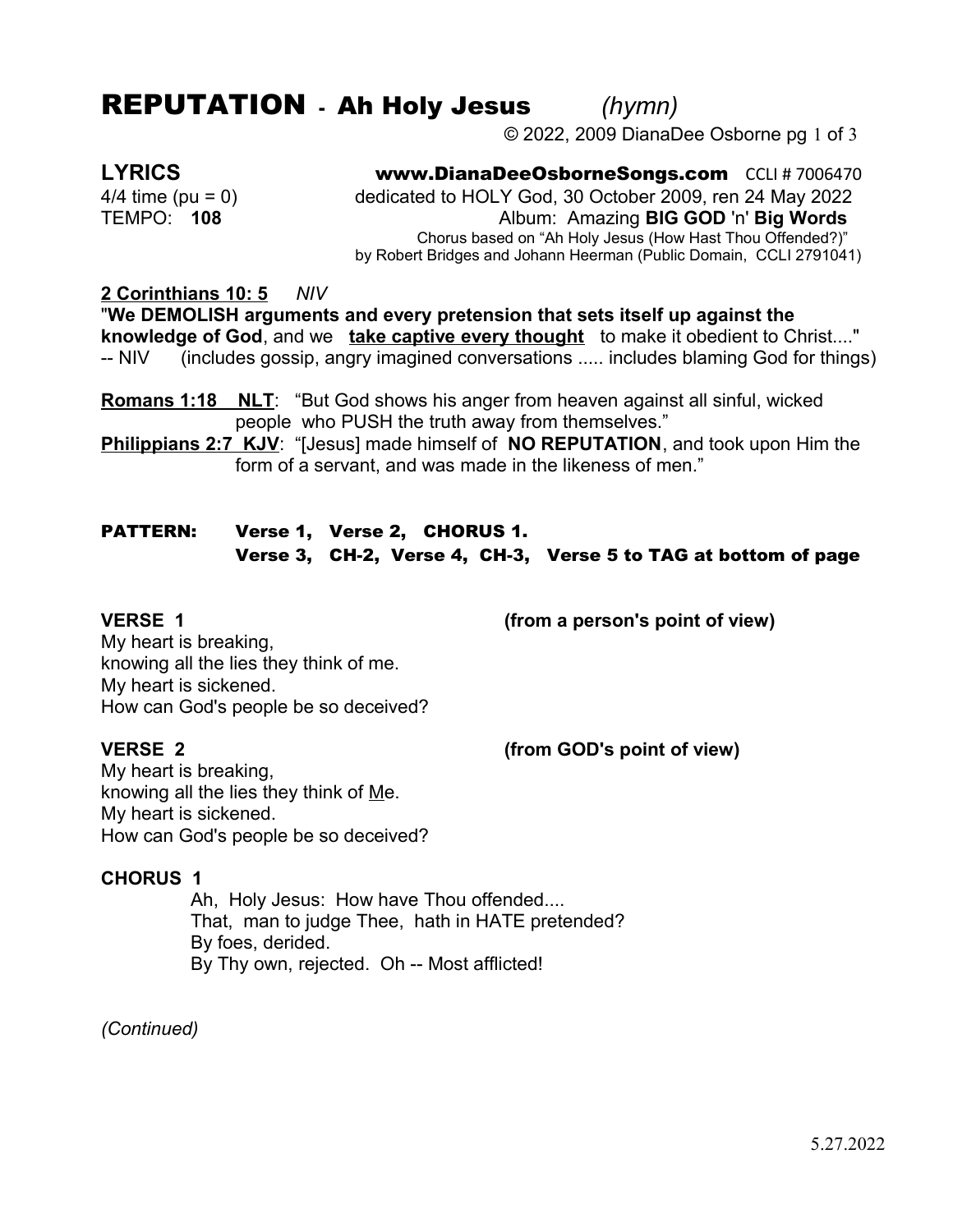# REPUTATION - Ah Holy Jesus *(hymn)*

© 2022, 2009 DianaDee Osborne pg 2 of 3

### **VERSE 3**

"Cast down IMAGINATIONS" -- God's Word clearly says - Take all thoughts captive." Two Corinthians 10, Verse 5: Comfort's in God's Word -- NOT imagined LIES.

#### **CHORUS 2**

Who was the guilty? Who brought this upon Thee? Alas -- MY treason, Jesus, hath undone Thee. Twas, I, Lord Jesus -- I it was, denied Thee. \*\* **I** \*\* crucified Thee.

### **VERSE 4**

Jesus loves you SO much, He died upon a cross to give you Life. Any thought, *"God is not real"* or That *"He hates you"* is a HELL-made Lie.

### **CHORUS 3**

Therefore, kind Jesus, since I cannot pay Thee -- I do adore Thee, and will ever praise Thee, and Think upon Thy mercy, and Thy Love Unswerving, that's NOT my deserving.

#### **VERSE 5**

People have hurt God with SLANDERS against Him and His blessings. Malachi 3, Verse 14 shows some Say "God's USELESS, so WHY believe?" (NO CHORUS)

#### **TAG -- SPOKEN WORDS**

THEY DECEIVE -- SLANDERING God's REPUTATION.

#### **Song Story:**

I choose not to share the details of the catalyst for this song..... But I'll share this: Probably every adult and most youth and children, have been hurt by people, even unjustly accused of both minor and major things. And it hurts. And **non-Truth deeply angers our God** whose Word repeatedly declares Truth's importance. For example in Romans 1:18 --